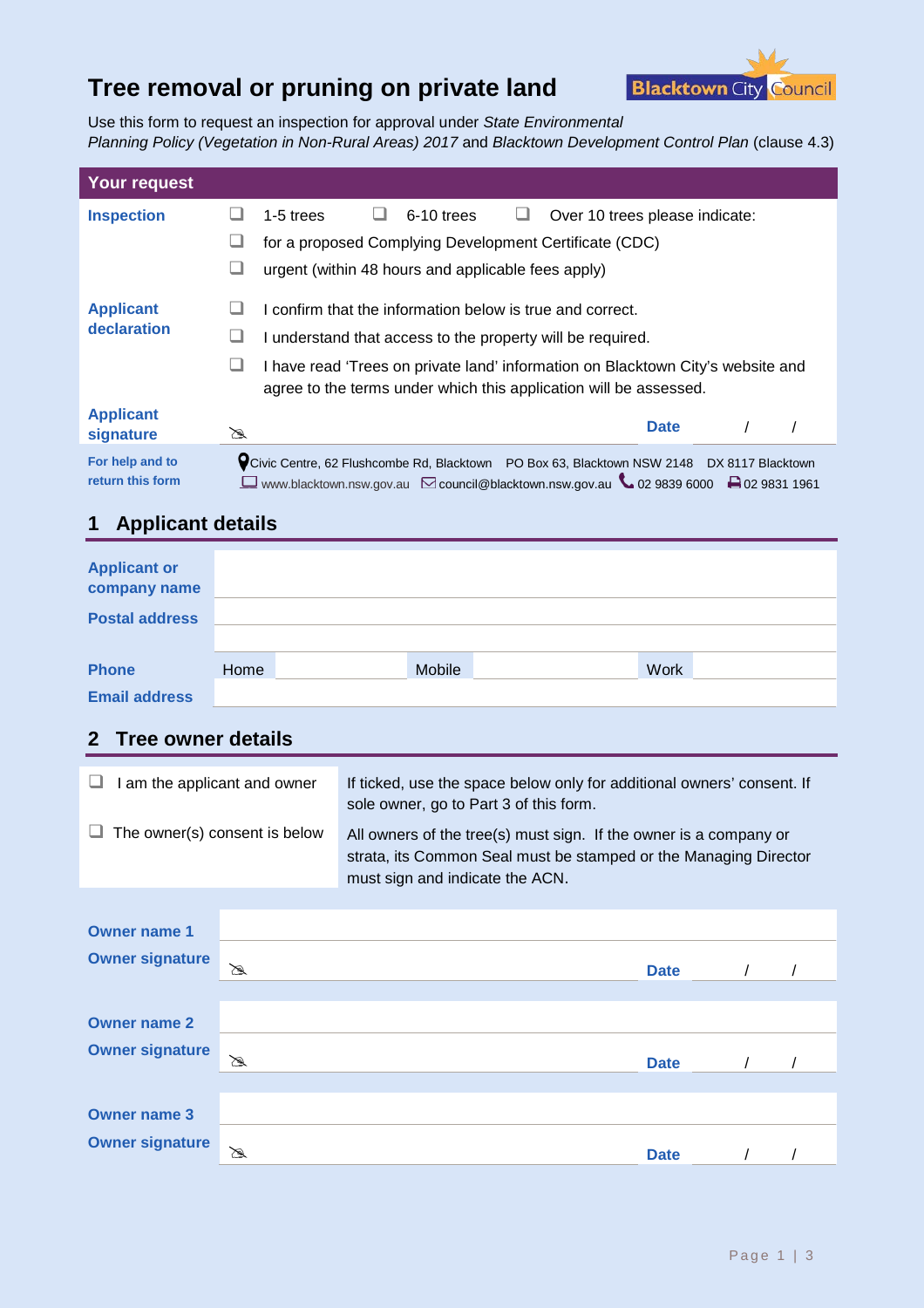

### **3 Site details**

| ⊔<br>Same as applicant details                                                                                                         |  | please write the address in the section below. |                     | If the tree is not located at the same address as mentioned in Part 1, |    |                               |
|----------------------------------------------------------------------------------------------------------------------------------------|--|------------------------------------------------|---------------------|------------------------------------------------------------------------|----|-------------------------------|
| <b>Location of tree(s)</b>                                                                                                             |  |                                                |                     |                                                                        |    |                               |
| <b>Address</b>                                                                                                                         |  |                                                |                     |                                                                        |    |                               |
|                                                                                                                                        |  |                                                |                     |                                                                        |    |                               |
| Are there dogs<br>or access<br>issues?                                                                                                 |  | ⊔                                              | Yes, please specify | ┙                                                                      | No |                               |
|                                                                                                                                        |  |                                                |                     |                                                                        |    |                               |
| <b>Block plan</b><br>Complete this<br>plan or attach a<br>separate plan.<br><b>Trees must</b><br>be numbered<br>clearly.               |  | STREET<br><b>FRONTAGE</b>                      |                     |                                                                        |    |                               |
| Tree no.                                                                                                                               |  | <b>Remove or prune</b>                         |                     | <b>Type of tree</b>                                                    |    | <b>Reason for application</b> |
| 1                                                                                                                                      |  |                                                |                     |                                                                        |    |                               |
| 2                                                                                                                                      |  |                                                |                     |                                                                        |    |                               |
| 3                                                                                                                                      |  |                                                |                     |                                                                        |    |                               |
| 4                                                                                                                                      |  |                                                |                     |                                                                        |    |                               |
| 5                                                                                                                                      |  |                                                |                     |                                                                        |    |                               |
|                                                                                                                                        |  |                                                |                     | Attach details of any additional trees on a separate sheet.            |    |                               |
| <b>Fees and payment</b><br>4                                                                                                           |  |                                                |                     |                                                                        |    |                               |
| Please refer to our Goods and Services Schedule or the Trees on Private Land section of our website for<br>current application prices. |  |                                                |                     |                                                                        |    |                               |
| Your application will not be processed until fees are paid.                                                                            |  |                                                |                     |                                                                        |    |                               |
| Pensioners are eligible for a free application upon receipt of satisfactory evidence.                                                  |  |                                                |                     |                                                                        |    |                               |
| Urgent inspections will not be undertaken for CDC inspection purposes.                                                                 |  |                                                |                     |                                                                        |    |                               |
| Urgent inspections fees cover 1 to 10 trees. Additional fees will apply for more than 10 trees.                                        |  |                                                |                     |                                                                        |    |                               |

| Tree no. | <b>Remove or prune</b> | <b>Type of tree</b> | <b>Reason for application</b> |
|----------|------------------------|---------------------|-------------------------------|
|          |                        |                     |                               |
| 2        |                        |                     |                               |
| 3        |                        |                     |                               |
| 4        |                        |                     |                               |
| 5        |                        |                     |                               |

### **4 Fees and payment**